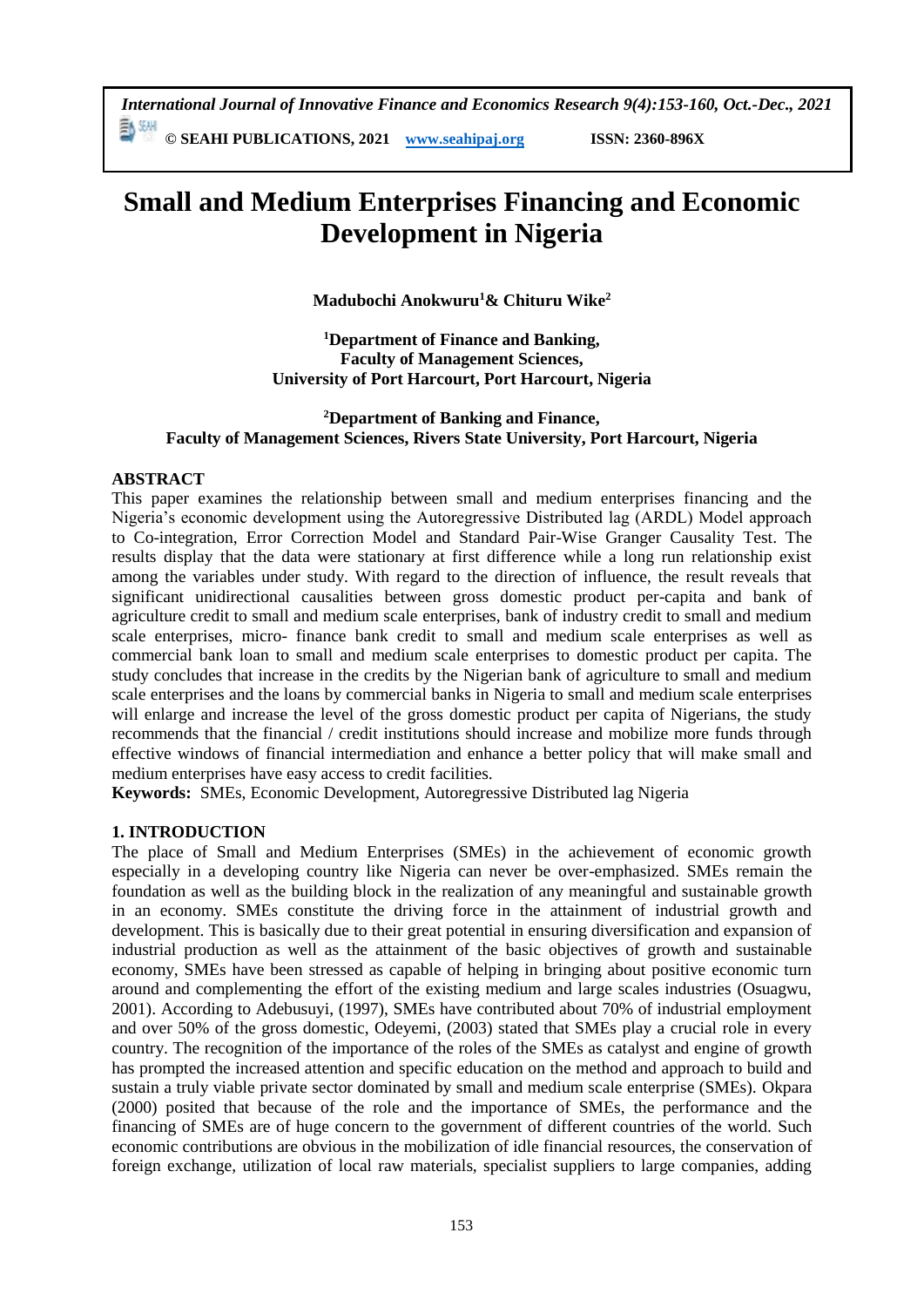varieties and choice for the consumers, checking the monopolistic tendency power, providing a source or innovation, breeding ground for new industries and above all employment creation (Bamidele, 2012).

SMEs utilize local raw materials and technology thereby aiding the realization of the goal of selfreliance. Also, governments at various levels (local, state and federal) have in one way or the other facilitated the performance of Small and SMEs. While some have formulated policies aimed at facilitating and empowering the growth and development and performance of the SMEs, others had focused on assisting the SMEs to grow through soft loans and other fiscal incentives in order to enhance the socio-economic development of the economy like alleviating poverty, employment generation, enhance human development, and improve social welfare of the people (Oreoluwa, 2011). According to Ekpeyong and Nyong, (1992) the sources of funds by SMEs are categorized into two dimensions which are formal and informal financial institutions, the formal financial institutions where SMEs can source for fund comprise, deposit money banks, merchant banks, insurances companies as well as development banks while the informal sources consist of money lenders, landlords, friends, family relations, Esusu as well as personal savings.

Currently, small and medium enterprises in Nigeria are not effectively performing, as they are poorly funded and the unavailability of social and economic overhead which have affected significantly the performance of SMEs to the economy (Bernet and Gnan 2009). High interest rate from deposit money banks deterred the incentive to borrow which ultimately affects the positive performances of small and medium scale enterprises to economic development in Nigeria Ekpenyong (1997), Utomi (1997) and Egbeonu, (2016). Have pointed out that insufficient capital, difficulty in accessing credit facilities and long-term development institutional credit were identified not be available to small and medium enterprises reason being that they are seen by financial institutions as high credit risk. The main objective of this study is to determine the influence of financing small and medium enterprises on economic development in Nigeria. To put this study together, it is divided into five sections, section one introduces the study which will also cover the research problem, objective, questions and hypotheses, section two does the conceptual/theoretical frameworks as well as the empirical framework. Section three is the methodology. Section presents result analysis and discussion and section five does the concluding remarks, recommendations.

# **2 LITERATURE REVIEW**

# **2.1 Theoretical Framework**

**The Supply leading finance theory** this theory is of the assumption financial development drives economic growth or that financial development is the driver of economic growth. The supply leading hypothesis argues that financial institutions and their services take place prior to actual demand for them. Thus, the accessibility of financial services stimulates the demand for these services by the entrepreneurs in the modern, growth- inducing sectors. On the other hand, the **demand following hypothesis** advocated that productivity as well as successful utilization of economy leads to financial development. In supporting this ideology, Robinson, (1952). Argued that when venture drives finance follows and suggested that financial development is merely a response or reaction to the greater demand for financial services as the real economy grows

# **2.2 Empirical Review**

Adegbemi et al, (2013) examined the impact of financing small scale enterprises on economic growth of Nigeria using a quarterly time series data from 1992 to 2009 applied econometric estimation techniques, their findings displayed loan to small scale entrepreneur positive impact on economic performance while interest rate showed impact that is negative on economic performance, the authors concluded that the problem of SMEs in Nigeria to be lack of managerial know how and access to capital or finance as a challenge to SMES in Nigeria.

Nnamdi and Ifionu (2014) looked at the relationship between small and medium sized enterprises financing and performance of whole and retail businesses in Nigeria in a time series data from 1992 to 2013 using OLS their empirical result showed SMEs to be positive and significant in relation to economic performance, a causal significant relationship between SMEs and the performance of the economy and that the SMEs have grown at the same time level of unemployment in Nigeria. The authors concluded that SMEs can play a major role in getting some levels of economic growth in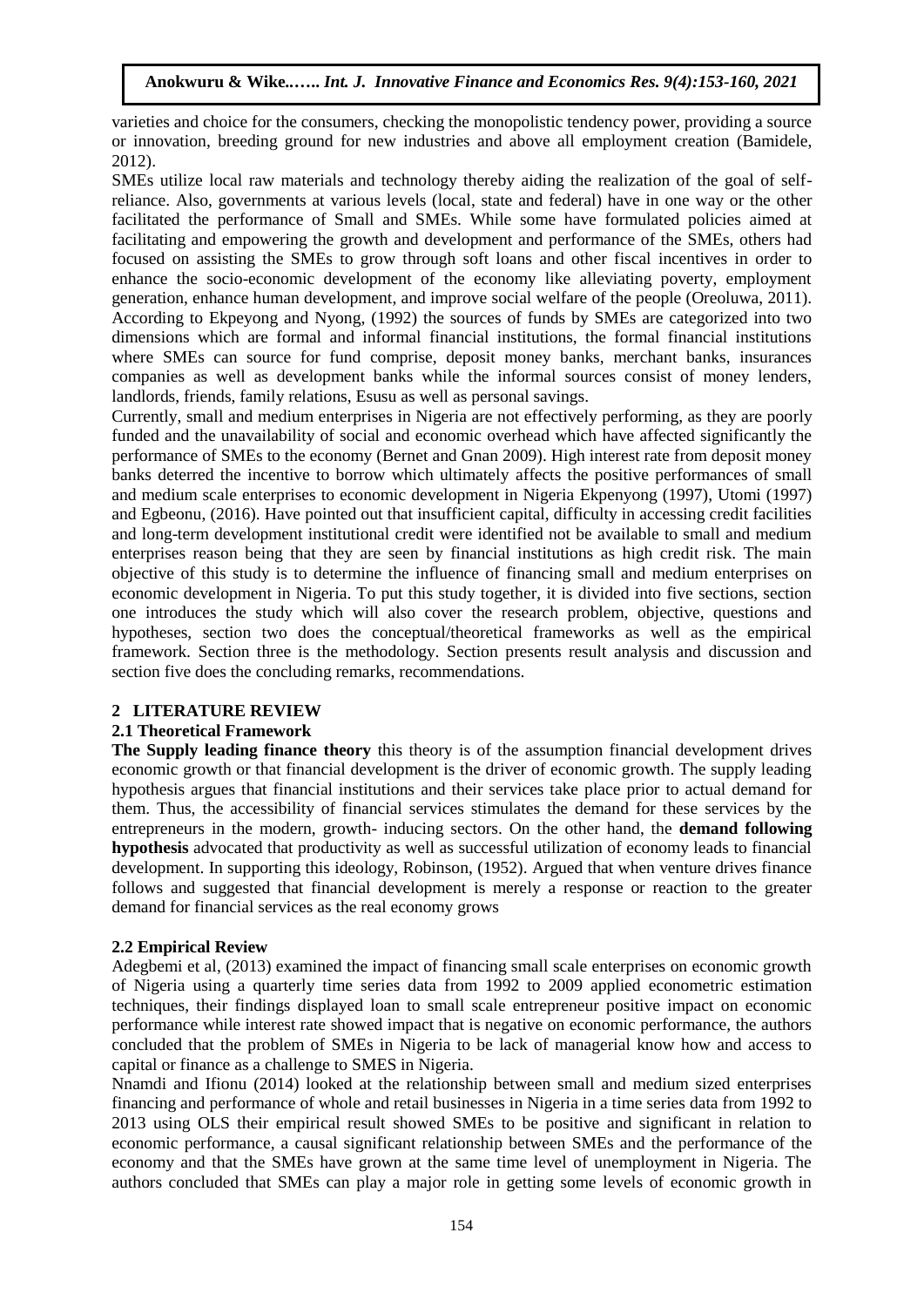Nigeria. Akingunola (2011) examined the performances of small and medium scale enterprises to economic growth using granger causality and regression analysis, the result of the analysis revealed insignificant relationship between SMEs and economic growth; he therefore recommend that easy access to relative low interest rate will enhance the performance of SMEs towards economic developments. Asta and Zaneta (2010) examined the growing importance of SMEs and their relative influence on economic development in Lithuana; OLS and granger causality was used in the analysis; the result indicates a strong and positive relationship between SMEs and economic development.

Akingunola (2011) assessed financing options available to SMEs in Nigeria and its contribution to economic growth through investment level; the spearman correlation test was employed in the analysis, the result showed strong and positive relationship between SMEs and economic growth.

Egbeonu (2016), investigated the impact of Financing SMEs on economic development in Nigeria he used various econometric tools such as OLS, walt hypothesis test, heteroscedasticity, Philip perron, Co integration and granger causality test were employed in his analysis; the result revealed strong and positive demand following relationship between SMEs and economic development. Onokoya, Fasanya and Abdulrahman (2013) examined the impact of financing small scale enterprises on economic growth in Nigeria, using a quarterly time series data from 1992 to 2009. The study combined several econometric estimation techniques. The findings shows that loan to small scale entrepreneurs have a positive impact on the economic performance while interest rate has a negative impact on economic growth. The study thereby concludes that the greatest or worst problem confronting SMEs in Nigeria is managerial capacity. Access to capital or finance is necessary but not a sufficient condition for successful entrepreneurial development. Oreoluwa (2011) assessed specific financing options available to SMEs in Nigeria and contribution with economic growth via investment level. The Spearman's Rho correlation test was employed to determine the relationship between SMEs financing and investment level. The analysis reports a significant Rho value of 0.643 at 10%. This indicated that there is significant positive relationship between SMEs financing and economic growth in Nigeria via investment level.

#### **3. METHODOLOGY**

The study employed secondary data which were sourced from the Central Bank of Nigeria Statistical Bulletin, Annual Financial Report of the Institutions and World Bank Record from 1992 to 2019.Given the supply leading theory suggesting that financial development drives economic growth, we construct our model: as follow:

 $GDPPC = f(CBLSME + MFBCSME + BOICSME + BOACSME)$  (1) Econometric modeling GDPPC =  $\beta_0 + \beta_1$  CBLSME +  $\beta_2$  MFBCSME +  $\beta_3$  BOICSME +  $\beta_4$  BOACSME -----+ $\mu$  (2) Where,  $GDPPC = Gross$  Domestic Product Per Capita  $CBLSME = Commercial Bank Loan to SMEs$  $MFBCSME = MicroFinance Bank Credit to SMEs$ BOICSME. = Bank of Industry Credit to SMEs  $BOACSME = Bank of Agriculture Credit to SMEs$  $\beta_0$  = Constant term

βi= Parameters or Coefficient

 $\mu_t$  = Stochastic Error Term

Given that small and medium scale enterprises would theoretically support the Nigerian economy as far development is concerned that SMEs financing variables used would each other be greater than zero (0). As a result, we expect that:

β1>0, β2>0, β3>0, β4>0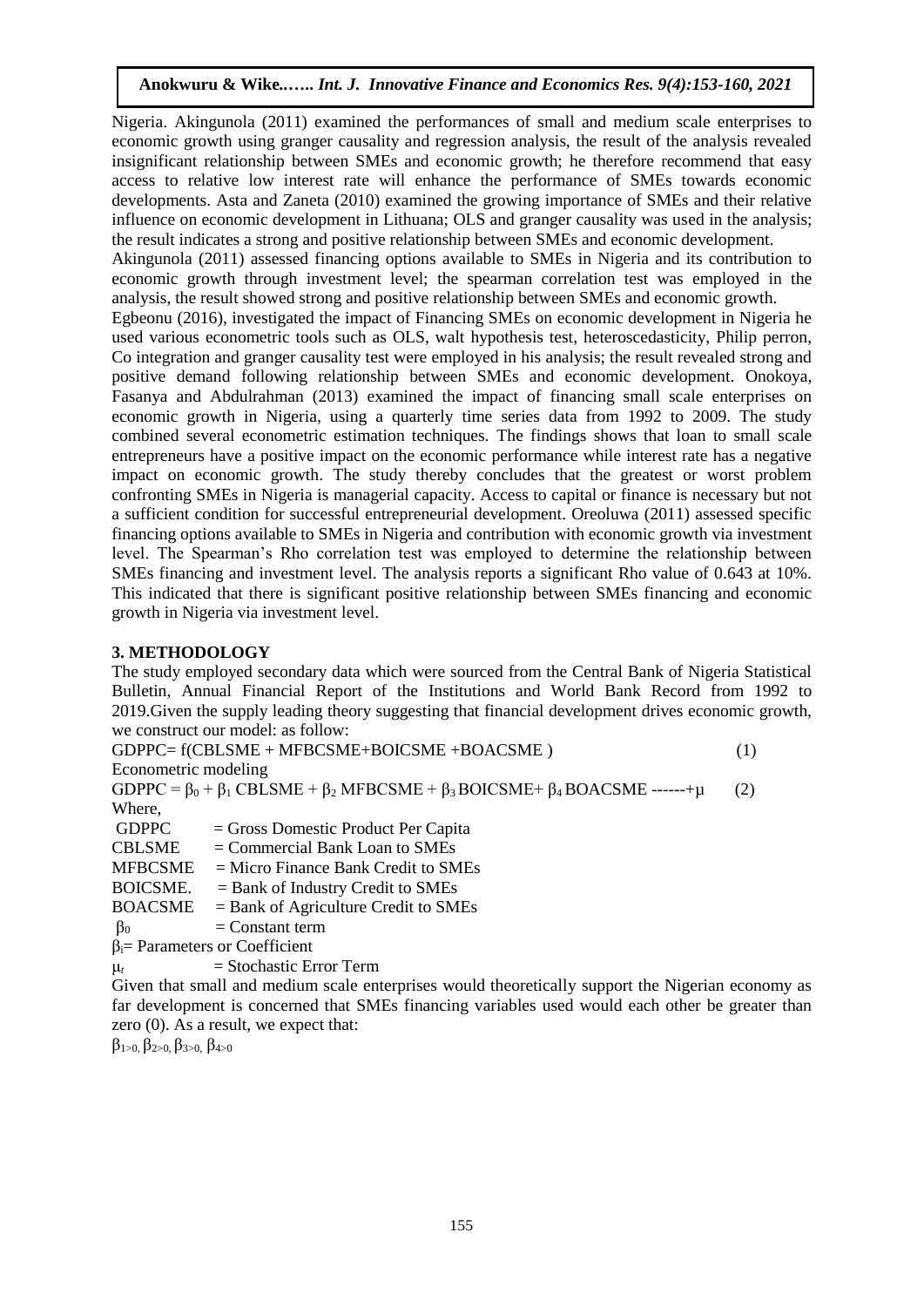**Anokwuru & Wike***..***…..** *Int. J. Innovative Finance and Economics Res. 9(4):153-160, 2021*

| Table 4.1 Descriptive Analysis Test Result |              |                |                |               |                |  |
|--------------------------------------------|--------------|----------------|----------------|---------------|----------------|--|
|                                            | <b>GDPPC</b> | <b>BOACSME</b> | <b>BOICSME</b> | <b>CBLSME</b> | <b>MFBCSME</b> |  |
| Mean                                       | 42229.40     | 4897251.       | 451200.6       | 31113.77      | 57065.25       |  |
| Median                                     | 45285.00     | 4343946.       | 439560.2       | 20476.36      | 19650.20       |  |
| Maximum                                    | 53708.60     | 11786280       | 740032.6       | 90176.50      | 207963.3       |  |
| Minimum                                    | 25466.80     | 81273.80       | 252838.0       | 10747.89      | 135,8000       |  |
| Std. Dev.                                  | 9546.884     | 4515256.       | 92765.65       | 21469.44      | 73472.98       |  |
| <b>Skewness</b>                            | 0.382944     | 0.204105       | 1.127600       | 1.196236      | 1.137104       |  |
| Kurtosis                                   | 1.683352     | 1.360691       | 5.496892       | 3.810812      | 2.754547       |  |
| Jarque-Bera                                | 2.706834     | 3.329631       | 13.20713       | 7.444891      | 6.104315       |  |
| Probability                                | 0.258356     | 0.189226       | 0.001356       | 0.024175      | 0.047257       |  |
| Sum                                        | 1182423.     | $1.37E + 0.8$  | 12633617       | 871185.6      | 1597827.       |  |
| Sum Sq. Dev.                               | $2.46E + 09$ | $5.50E+14$     | $.32E+11$      | $1.24E+10$    | $1.46E + 11$   |  |
| <b>Observations</b>                        | 28           | 28             | 28             | 28            | 28             |  |

| <b>4 RESULTS AND DISCUSSIONS</b>                  |
|---------------------------------------------------|
| <b>Table 4.1 Descriptive Analysis Test Result</b> |

**Source E-View 9.1 output**

A look at the table 4.1 above, shows that the average amount of the gross domestic product per capita value for a period of 28 years covered in this study is 42229.40 while that of bank of agriculture credit to small and medium scale enterprises (BOACSME), bank of industry credit to small and medium scale enterprises (BOICSME) commercial bank loans to small and medium scale enterprises (CBLSME) and micro finance bank loans credit to small and medium scale enterprises (MFBCSME) are,4897251., 451200.6, 31113.77 and 57065.25 respectively. BOACSME has the highest average value of 4897251. Seconded by BOICSME which has average value of 451200.6In each data series when it comes to the center in this model is being described best by the median values which by virtue of the implication looking at their values such as 45285.00, 4343946., 439560.2, 20476.36 and 19650.20 provide a measure that is more valid when it comes the central location of the different time series- GDPPC, BOACSME, BOICSME, CBLSME and MFBCSME respectively. However, the GDPPC growth rate ranges from 25466.80 to 53708.60 while the ranges of the BOACSME, BOICSME, CBLSME and MFBCSME are from 81273.80 to 11786280, 252838.0 to 740032.6, 10747.89 to 90176.50 and 135.8000 to 207963.3 respectively, BOACSME has the highest maximum value of 11786280 seconded by BOICSME with a maximum value of 740032.6. BOACSME and BOICSME have the first highest standard deviation which is a clear indication that BOACSME and BOICSME are the most volatile variables in nature as it is evident by their level of dispersion from the mean as captured by the standard deviation. The average values of the remaining variables are not dispersed as much extent compared to that of BOACSME and BOICSME in terms of their average values instead, they clustered closely about the mean. The data on the variables GDPPC BOACSME, BOICSME, CBLSME and MFBCSME are positively skewed which by meaning suggests that within the 28 years period under study, the average values of these variables are skewed to the right towards normality as it evident by the fact that their mean values are larger than the median (Lind, Marchal and Wathen, 2006). In congruent with the Bowman-Shelton test for normality which actually is based on the closeness to zero (0) of the sample skewness and the closeness to 3 of the sample kurtosis, so, the kurtosis of the gross domestic product per capita (GDPPC), bank of agricultural credit to small and medium scale enterprises,(BOACSME) and microfinance bank credit to small and medium scale enterprise, (MFBCSME) ) are less than 3 which is a clear indication that they are platykurtic in nature while bank of industry credit to small and medium scale enterprises, (BOICSME) and commercial bank loan to small and medium scale enterprise ,(CBLSME) are leptokurtic in nature which means that the later two variables are higher than 3. Noting that kurtosis provides a measure of the weight in the trail of probability density function (Newbole 1995).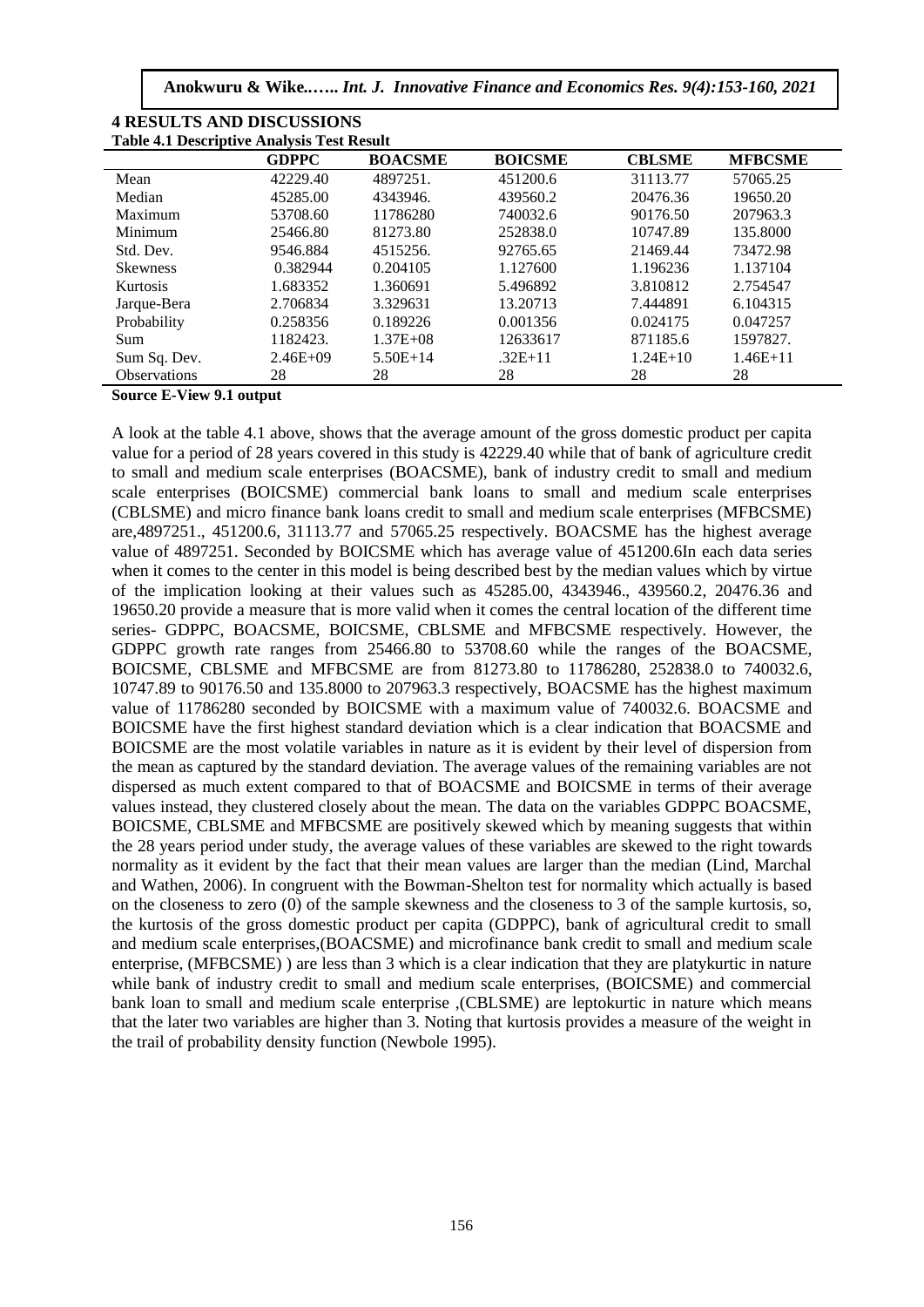**Anokwuru & Wike***..***…..** *Int. J. Innovative Finance and Economics Res. 9(4):153-160, 2021*

| <b>Table 4.2 ADF Unit Root Test Results</b> |             |                       |                   |                          |               |  |
|---------------------------------------------|-------------|-----------------------|-------------------|--------------------------|---------------|--|
| <b>Variables</b>                            | <b>ADF</b>  | <b>Critical Value</b> | <b>Status</b>     | <b>Probability Value</b> | <b>Remark</b> |  |
| <b>GDPPC</b>                                | $-3.143268$ | $-2.981038$           | $1^{\rm st}$ dif. | 0.0356                   | Stationary    |  |
| <b>CBLSME</b>                               | $-5.326497$ | $-2.981038$           | $1st$ dif.        | 0.0002                   | Stationary    |  |
| <b>BOICSME</b>                              | $-5.792699$ | $-2.986225$           | $1st$ dif.        | 0.0001                   | Stationary    |  |
| <b>MFBCSME</b>                              | $-4.505252$ | $-2.981038$           | $1^{\rm st}$ dif. | 0.0015                   | Stationary    |  |
| <b>BOACSME</b>                              | $-5.775790$ | $-2.986225$           | $1st$ dif.        | 0.0001                   | Stationary    |  |

#### **Source E-view9.1 output**

The result above showed that the time series data are stationary at  $1<sup>st</sup>$  difference at 5% significance this can be authenticated as the ADF statistics values are greater than the critical values and the probability values are also less than our 5% level of significant.

| Table 4.3ARDL model test result |                    |
|---------------------------------|--------------------|
| Variable                        | <b>Coefficient</b> |

| <b>Variable</b>           | <b>Coefficient</b> | <b>Std. Error</b> | t-Statistic           | Prob.  |
|---------------------------|--------------------|-------------------|-----------------------|--------|
| $\mathcal{C}$             | 4871.200           | 1897.931          | 2.566584              | 0.0215 |
| $D(GDPPC(-1))$            | 0.082032           | 0.226903          | 0.361529              | 0.7227 |
| $D(BOACSME(-1))$          | $-0.000390$        | 0.000118          | $-3.292292$           | 0.0049 |
| $D(BOICSME(-1))$          | $-0.003164$        | 0.003643          | $-0.868689$           | 0.3987 |
| $D(CBLSME(-1))$           | $-0.013281$        | 0.013053          | $-1.017417$           | 0.3251 |
| $D(MFBCSME(-1))$          | 0.008299           | 0.012288          | 0.675371              | 0.5097 |
| $GDPPC(-1)$               | $-0.219358$        | 0.065197          | $-3.364519$           | 0.0043 |
| BOACSME(-1)               | 0.000602           | 0.000156          | 3.861636              | 0.0015 |
| BOICSME(-1)               | 0.003773           | 0.005920          | 0.637325              | 0.5335 |
| $CBLSME(-1)$              | 0.045553           | 0.011796          | 3.861754              | 0.0015 |
| MFBCSME(-1)               | $-0.009962$        | 0.004766          | $-2.090019$           | 0.0541 |
| R-squared                 | 0.685281           |                   | Mean dependent var    |        |
| <b>Adjusted R-squared</b> | 0.475468           |                   | S.D. dependent var    |        |
| S.E. of regression        | 724.2176           |                   | Akaike info criterion |        |
| Sum squared resid         | 7867366.           |                   | Schwarz criterion     |        |
| Log likelihood            | $-200.9542$        |                   | Hannan-Quinn criter.  |        |
| F-statistic               | 3.266151           |                   | Durbin-Watson stat    |        |
| Prob(F-statistic)         | 0.019219           |                   |                       |        |

# **Source E-view9.1 output**

From the result in Table 4.3.where the GDPPC is the dependent variable at lag 1, out of all the independent variables , only BOACSME(-1) and CBLSME(-1) are positively significant while the other remaining independent variables are positively and negatively insignificant looking within our 5% level of significant, the adjusted R-square of approximately 0.48% showed that 48% of the gross domestic product per capita in Nigeria can be captured and explained by the independent variables as Durbin-Watson statistics of 2.4 showed no serial autocorrelation among the variables under study and the significant of the overall model is good with the F- statistic given as 3.27 and a probability value of 0.019219 being less than our 5% level of significance.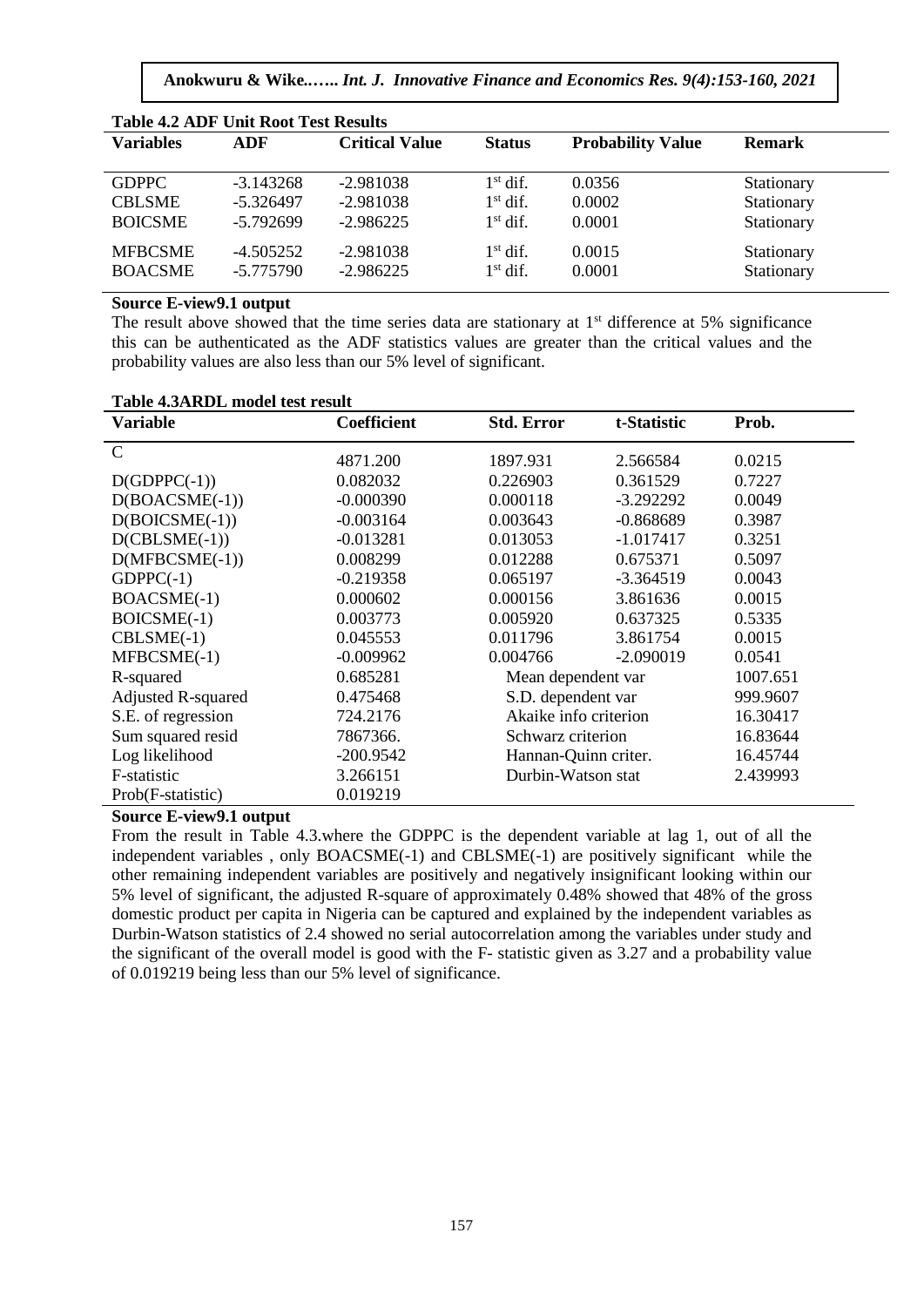| <b>Table 4.4 Error Correction Model (ECM) Test Result</b>                                                                                                                                                                                                                                                                                                                                                                                                                                            |             |            |                       |        |  |
|------------------------------------------------------------------------------------------------------------------------------------------------------------------------------------------------------------------------------------------------------------------------------------------------------------------------------------------------------------------------------------------------------------------------------------------------------------------------------------------------------|-------------|------------|-----------------------|--------|--|
| <b>Variable</b>                                                                                                                                                                                                                                                                                                                                                                                                                                                                                      | Coefficient | Std. Error | t-Statistic           | Prob.  |  |
| C                                                                                                                                                                                                                                                                                                                                                                                                                                                                                                    | 1670.384    | 203.9623   | 8.189669              | 0.0000 |  |
| $D(BOACSME(-1))$                                                                                                                                                                                                                                                                                                                                                                                                                                                                                     | $-0.000348$ | 0.000112   | $-3.106984$           | 0.0056 |  |
| $D(BOICSME(-1))$                                                                                                                                                                                                                                                                                                                                                                                                                                                                                     | $-0.009465$ | 0.002545   | $-3.718608$           | 0.0014 |  |
| $D(CBLSME(-1))$                                                                                                                                                                                                                                                                                                                                                                                                                                                                                      | $-0.008497$ | 0.012003   | $-0.707872$           | 0.4872 |  |
| $D(MFBCSME(-1))$                                                                                                                                                                                                                                                                                                                                                                                                                                                                                     | $-0.008303$ | 0.009807   | $-0.846635$           | 0.4072 |  |
| $ECM(-1)$                                                                                                                                                                                                                                                                                                                                                                                                                                                                                            | $-0.249271$ | 0.056423   | $-4.417922$           | 0.0003 |  |
| R-squared                                                                                                                                                                                                                                                                                                                                                                                                                                                                                            | 0.538344    |            | Mean dependent var    |        |  |
| <b>Adjusted R-squared</b>                                                                                                                                                                                                                                                                                                                                                                                                                                                                            | 0.422930    |            | S.D. dependent var    |        |  |
| S.E. of regression                                                                                                                                                                                                                                                                                                                                                                                                                                                                                   | 759.6214    |            | Akaike info criterion |        |  |
| Sum squared resid                                                                                                                                                                                                                                                                                                                                                                                                                                                                                    | 11540492    |            | Schwarz criterion     |        |  |
| Log likelihood                                                                                                                                                                                                                                                                                                                                                                                                                                                                                       | $-205.9350$ |            | Hannan-Quinn criter.  |        |  |
| F-statistic                                                                                                                                                                                                                                                                                                                                                                                                                                                                                          | 4.664460    |            | Durbin-Watson stat    |        |  |
| Prob(F-statistic)                                                                                                                                                                                                                                                                                                                                                                                                                                                                                    | 0.005523    |            |                       |        |  |
| $\sim$<br>$\blacksquare$ $\blacksquare$ $\blacksquare$ $\blacksquare$ $\blacksquare$ $\blacksquare$ $\blacksquare$ $\blacksquare$ $\blacksquare$ $\blacksquare$ $\blacksquare$ $\blacksquare$ $\blacksquare$ $\blacksquare$ $\blacksquare$ $\blacksquare$ $\blacksquare$ $\blacksquare$ $\blacksquare$ $\blacksquare$ $\blacksquare$ $\blacksquare$ $\blacksquare$ $\blacksquare$ $\blacksquare$ $\blacksquare$ $\blacksquare$ $\blacksquare$ $\blacksquare$ $\blacksquare$ $\blacksquare$ $\blacks$ |             |            |                       |        |  |

# **Source E-view9.1 output**

From the table 4.4 above, the speed of adjustment towards long run equilibrium is -0.249271 and the probability value are 0.0003, the guideline is that the ECM must be negative and significant. Meaning that in this our results of ECM, the whole system can get back from the short run to the long run equilibrium at a speed of approximately 25%.and the Durbin Watson is 2.0 which correctly means an absence of autocorrelation, the adjusted **R<sup>2</sup>** showed 0.422930, which means that 42% of the dependent variable can be captured and explained by the independent variables in this model, finally, the Fstatistics value of 4.664460 and a probability value of 0.005523 which is less than our 5% level of significance showed that the model is good and fit.

| <b>Null Hypothesis:</b>                                                           | Obs | <b>F-Statistic</b> | Prob.            |
|-----------------------------------------------------------------------------------|-----|--------------------|------------------|
|                                                                                   |     |                    |                  |
| <b>BOACSME</b> does not Granger Cause GDPPC                                       | 27  | 0.03857            | 0.8460           |
| GDPPC does not Granger Cause BOACSME                                              |     | 10.6668            | 0.0033           |
| <b>BOICSME</b> does not Granger Cause GDPPC                                       | 27  | 0.26086            | 0.6142           |
| GDPPC does not Granger Cause BOICSME                                              |     | 7.60902            | 0.0109           |
| <b>CBLSME</b> does not Granger Cause GDPPC                                        | 27  | 4.90290            | 0.0366           |
| <b>GDPPC</b> does not Granger Cause CBLSME                                        |     | 2.99980            | 0.0961           |
| MFBCSME does not Granger Cause GDPPC<br>GDPPC does not Granger Cause MFBCSME<br>. | 27  | 2.75123<br>5.12439 | 0.1102<br>0.0329 |

#### **Table 4.5 Granger Causality Test Result**

#### **Source E-view9.1 output**

From the estimation test result on the direction of causality in this table at lag 1 revealed that there is a unidirectional causality flowing or running from GDPPC to BOACSME, there is also a unidirectional causality running from GDPPC to BOICSME, there is unidirectional causality tinkling from CBLSME to GDPPC, lastly there also a unidirectional causality flowing from GDPPC to MFBCSME all within the limit of our experimental error (at 5% level of significance).

### **5. CONCLUSION AND RECOMMENDATIONS**

The findings of this study revealed that in the variables were not stationary in the same order, (first diff), which led the application ARDL to ascertain the variable's behaviors consequences in the short and long run, the ARDL test showed that only bank of agriculture credit to small and medium scale enterprises (BOACSME-1) and commercial bank loan to small and medium scale enterprises (CBLSME -1) are positively significant while the other remaining independent variables are positively and negatively insignificant looking within our 5% level of significant, which means that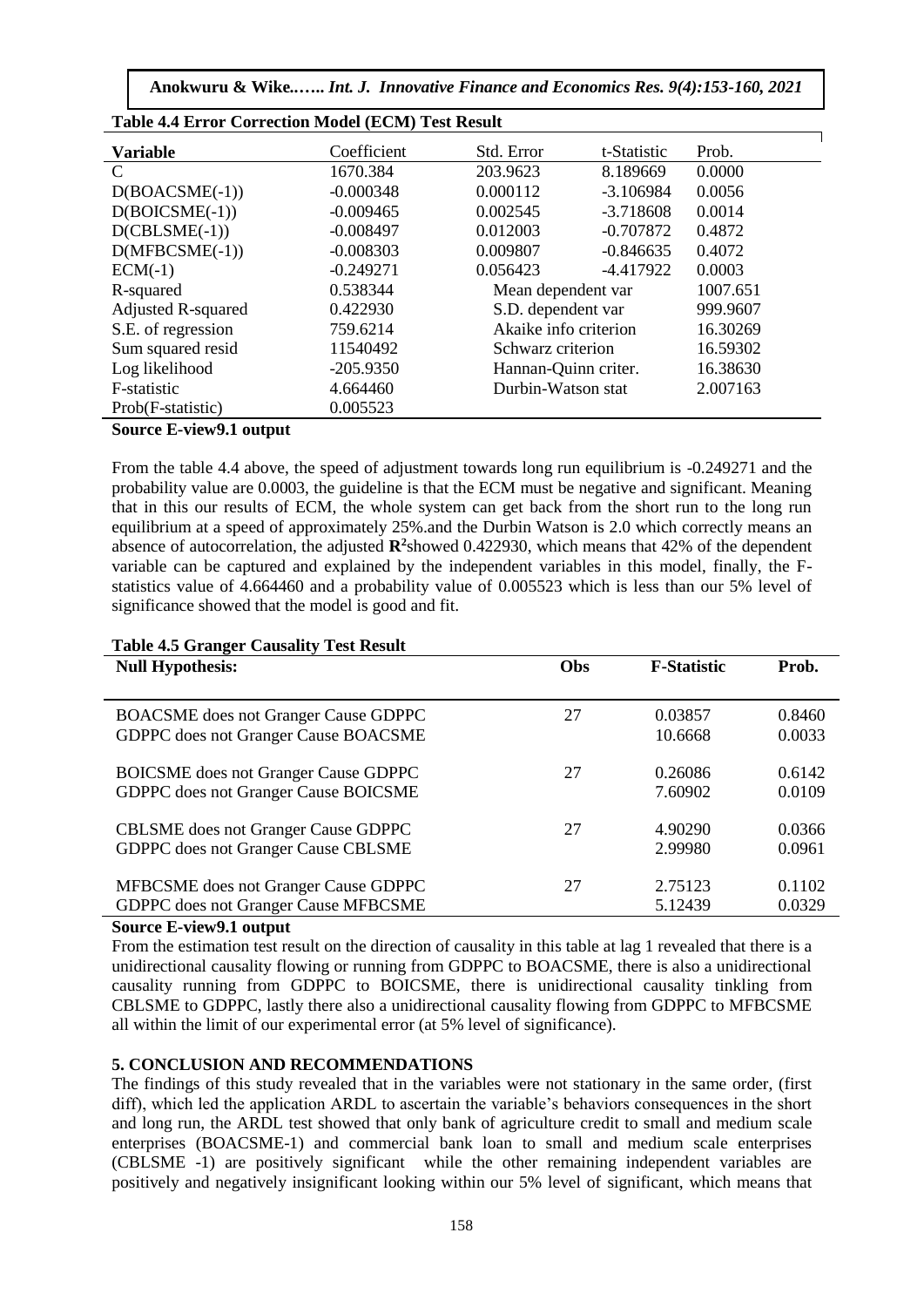increase in bank of agriculture credit to small and medium scale enterprises (BOACSME) and commercial bank loan to small and medium scale enterprises (CBLSME) will lead to increase in the gross domestic product per capita (GDPPC) in Nigeria, as this was evidenced by the adjusted Rsquare of approximately 0.48% which implied that 48% of the gross domestic product per capita in Nigeria can be captured and explained by the independent variables as Durbin-Watson statistics also displayed 2.5 meaning no serial autocorrelation among the variables under study and the significant of the overall model was good with the F- statistic given as 3.27 and a probability value of 0.019219 being less than our 5% level of significance, The error correction model (ECM) test result displayed approximately 25%.to be the speed of adjustment in the short and long run equilibrium, with an adjusted  $R^2$  of 42% which is a clear indication that 42% in this result, of the dependent variable can be explained and captured by the explanatory variables as the Durbin Watson showed the absence of autocorrelation, the F- statistics displayed ytr4.664460 and a probability value of 0.005523 which is less than our 5% level of significance meaning that the model is good and fit. The result of the causality test result at lag 1 showed that there is a unidirectional causality flowing from gross domestic product per capita (GDPPC) to bank of agriculture credit to small and medium scale enterprises (BOACSME), bank of industry credit to small and medium scale enterprises (BOICSME) and micro- finance bank credit to small and medium scale enterprises (MFBCSME) as well as unidirectional causality trickling from commercial bank loan to small and medium enterprises (CBLSME) to gross domestic product per capita (GDPPC). In the light of the results of this study, we recommend that:

- i. The financial credit institutions should increase and mobilize more funds through effective windows of financial intermediation and enhance a better policy that will make small and medium enterprises have easy access to credit facilities.
- ii. The policy makers should lower the interest rate to zero or one digit interest rate as this will encourage the small and medium scale enterprises to be more productive, as a result, increasing the gross domestic product per capita of Nigeria in the long run.

#### **REFERENCES**

- Adebusuyi, B.S., (1997). Performance evaluation of small and medium enterprises (SMEs) in Nigeria. Bullion 21(4)
- Adegbemi, B.O, Onakoya, Ismail O. Fasanya Hadiza D. Abduirahman (2013). Small and medium scale financing and economic growth in Nigeria European journal of business and management 5(4).
- Adeyemi, K. S. (2007). Institutional reforms for efficient micro finance operations in Nigeria. Union digest, 11(3&4), 15-36..
- Agene, C. A. (2011). Microfinance banking: Principles and practice. Abuja: Gene publications.

Akingunola, R. O. (2011). "Small and medium scale enterprises and economic growth in Nigeria: An assessment of financing options". *Pakistan Journal of business and economic, 2(1) 78-97.*

- Anyanwu, J. (2005). Rural poverty in Nigeria: Profile, determinant and exit paths African.
- Asta, L., & Zaneta, S. (2010). Sustainable development decision-making model for small and medium enterprises. Environmental research, Engineering and management, 2(52), 14-24.
- Bernet and Gnan (2009). Financing SME in Europe, sure the European money and finance forum vienus.
- Egbeonu, O. (2016) SME, financing and economic development in Nigeria. International journal of advanced academic research/social and management sciences/ ISSN 2488-9849 12(5).
- Ekpenyong, D. B. (1997) "Problems of small business and why they fail." *Journal of general studies, Bayero, University, 3 (1)*
- Ekpeyong David and Nyang, M.O (1992) Small and medium scale enterprises in Nigeria: Their characteristics, Problems and sources of finance. African economic research consortium,
- Gerschenkron, Alexander (1962), Economic backwardness in historical perspective, A book of essays, Cambridge, Massachusetts: Belknap Press of Harvard University Press.

Maary (2016). Advantages and importance for small and medium enterprises in the coming days.

Mckinnon, R.I. (1973), Money, capital and banking in economic development*, Brooklyn institution, Washington D.C*